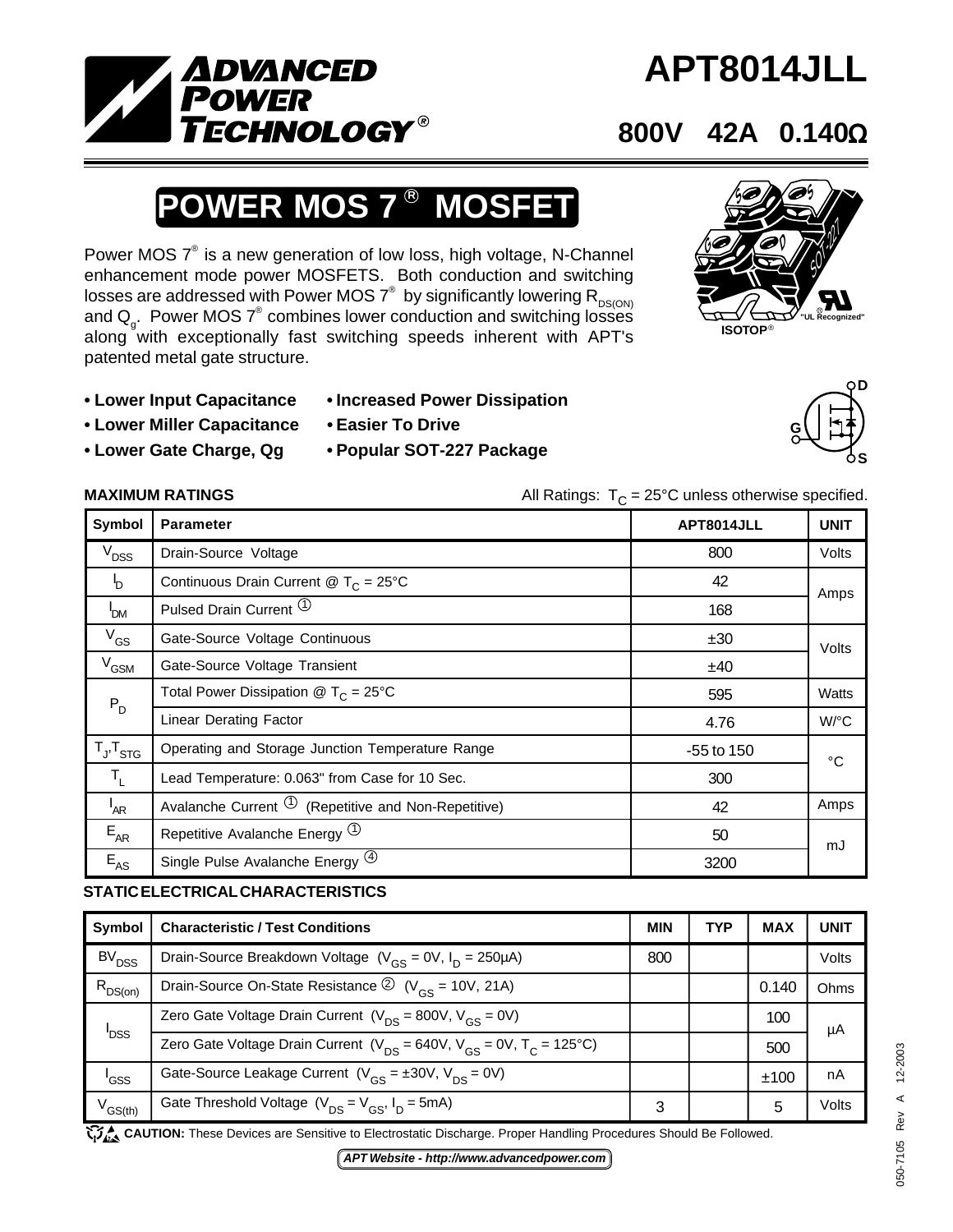#### **DYNAMIC CHARACTERISTICS APT8014JLL**

| <b>Symbol</b>               | Characteristic                        | <b>Test Conditions</b>                                              | <b>MIN</b> | <b>TYP</b> | <b>MAX</b> | <b>UNIT</b> |
|-----------------------------|---------------------------------------|---------------------------------------------------------------------|------------|------------|------------|-------------|
| $\mathbf{C}_{\mathsf{iss}}$ | Input Capacitance                     | $V_{GS} = 0V$                                                       |            | 7238       |            |             |
| $C_{\overline{\text{oss}}}$ | Output Capacitance                    | $V_{DS} = 25V$                                                      |            | 1402       |            | pF          |
| $C_{rss}$                   | Reverse Transfer Capacitance          | $f = 1$ MHz                                                         |            | 248        |            |             |
| $Q_{\rm g}$                 | Total Gate Charge 3                   | $V_{GS}$ = 10V                                                      |            | 285        |            |             |
| $Q_{gs}$                    | Gate-Source Charge                    | $V_{DD} = 400V$                                                     |            | 30         |            | nC          |
| $Q_{\underline{gd}}$        | Gate-Drain ("Miller") Charge          | $I_{D} = 52A \ @ 25^{\circ}C$                                       |            | 170        |            |             |
| $t_{d(on)}$                 | Turn-on Delay Time                    | <b>RESISTIVE SWITCHING</b>                                          |            | 20         |            |             |
| $t_{\rm r}$                 | <b>Rise Time</b>                      | $V_{GS}$ = 15V<br>$V_{DD} = 400V$                                   |            | 19         |            |             |
| $t_{d(off)}$                | Turn-off Delay Time                   | $I_D = 52A \ @ 25^{\circ}C$                                         |            | 69         |            | ns          |
| $t_{f}$                     | Fall Time                             | $R_G = 0.6\Omega$                                                   |            | 15         |            |             |
| $\mathsf{E}_{\mathsf{on}}$  | Turn-on Switching Energy 6            | <b>INDUCTIVE SWITCHING @25°C</b><br>$V_{DD}$ = 533V, $V_{GS}$ = 15V |            | 1091       |            |             |
| $E_{\text{off}}$            | Turn-off Switching Energy             | $I_{\text{D}} = 52A, R_{\text{G}} = 3\Omega$                        |            | 1135       |            |             |
| $\mathsf{E}_{\mathsf{on}}$  | Turn-on Switching Energy <sup>6</sup> | INDUCTIVE SWITCHING @125°C<br>$V_{DD}$ = 533V, $V_{GS}$ = 15V       |            | 1662       |            | μJ          |
| $E_{\text{off}}$            | Turn-off Switching Energy             | $I_D = 52A$ , $R_G = 3\Omega$                                       |            | 1383       |            |             |

| SOURCE-DRAIN DIODE RATINGS AND CHARACTERISTICS |
|------------------------------------------------|
|                                                |

| Symbol          | <b>Characteristic / Test Conditions</b>                          | <b>MIN</b> | <b>TYP</b> | <b>MAX</b> | UNIT  |
|-----------------|------------------------------------------------------------------|------------|------------|------------|-------|
| 's              | Continuous Source Current (Body Diode)                           |            |            | 42         | Amps  |
| ' <sub>SM</sub> | Pulsed Source Current $\mathcal{D}$ (Body Diode)                 |            |            | 168        |       |
| $V_{SD}$        | Diode Forward Voltage $\mathcal{D}(V_{GS} = 0V, I_S = -I_D 52A)$ |            |            | 1.3        | Volts |
| $t_{rr}$        | Reverse Recovery Time $(I_S = -I_D 52A, dl_S/dt = 100A/\mu s)$   |            | 930        |            | ns    |
| $Q_{\rm nr}$    | Reverse Recovery Charge $(I_s = -I_b 52A, dl_s/dt = 100A/\mu s)$ |            | 29         |            | μC    |
| dv/dt           | Peak Diode Recovery $\frac{dv}{dt}$ (5)                          |            |            | 10         | V/ns  |

#### **THERMAL CHARACTERISTICS**

| Symbol                | <b>Characteristic</b> | <b>MIN</b> | <b>TYP</b> | <b>MAX</b> | UNIT |
|-----------------------|-----------------------|------------|------------|------------|------|
| R<br>.91C             | Junction to Case      |            |            | 0.21       | °C/W |
| R<br>$A \cup \theta'$ | Junction to Ambient   |            |            | 40         |      |

1 Repetitive Rating: Pulse width limited by maximum junction temperature

 $(4)$  Starting T<sub>j</sub> = +25°C, L = 3.63mH, R<sub>G</sub> = 25Ω, Peak I<sub>L</sub> = 42A  $50$  dv/<sub>dt</sub> numbers reflect the limitations of the test circuit rather than the

2 Pulse Test: Pulse width < 380 µs, Duty Cycle < 2%

device itself.  $I_S \le -I_D 42A$  di/ $dt \le 700A/\mu$ s  $V_R \le 800V$   $T_J \le 150^{\circ}C$ 

3 See MIL-STD-750 Method 3471



**APT Reserves the right to change, without notice, the specifications and information contained herein.**

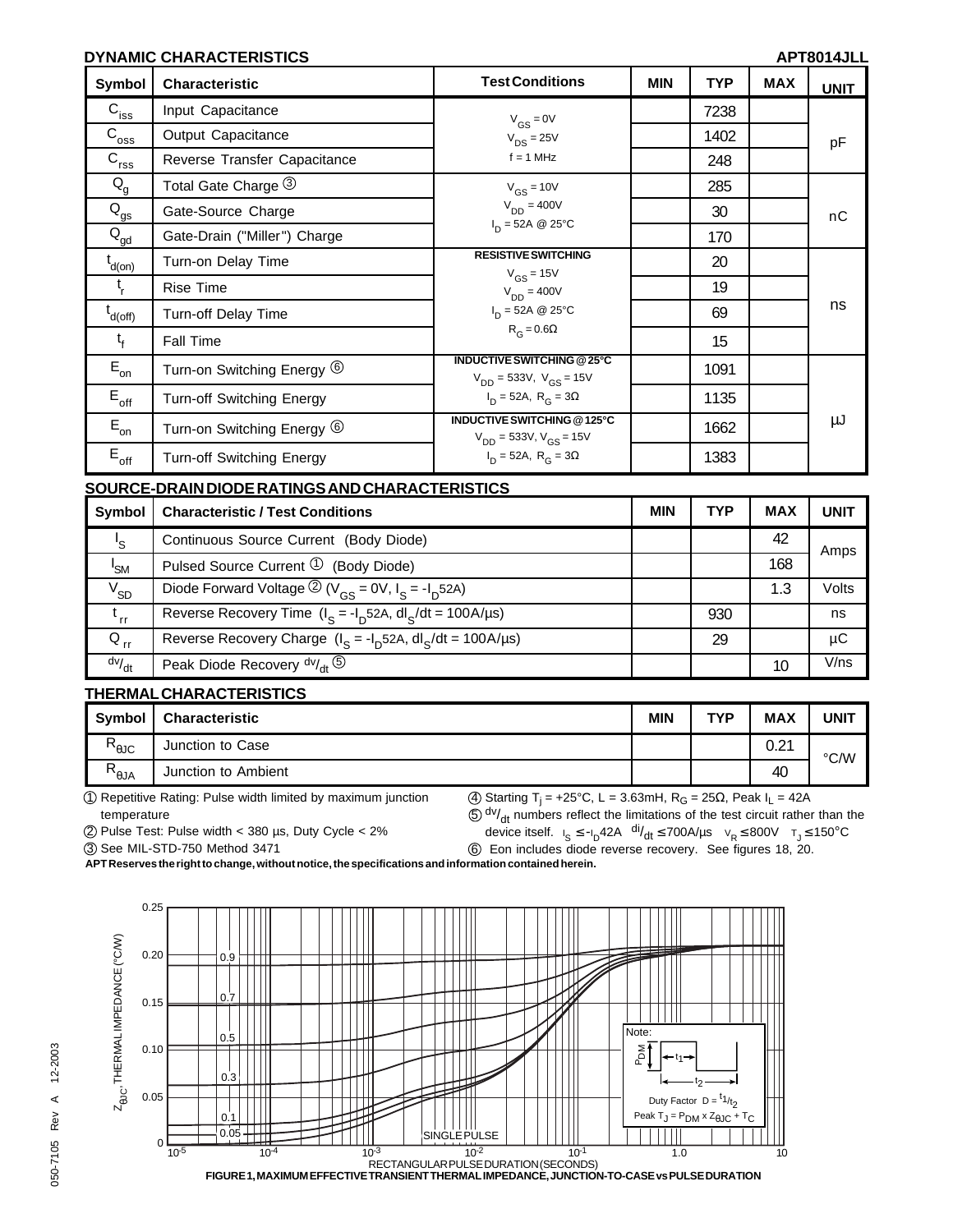





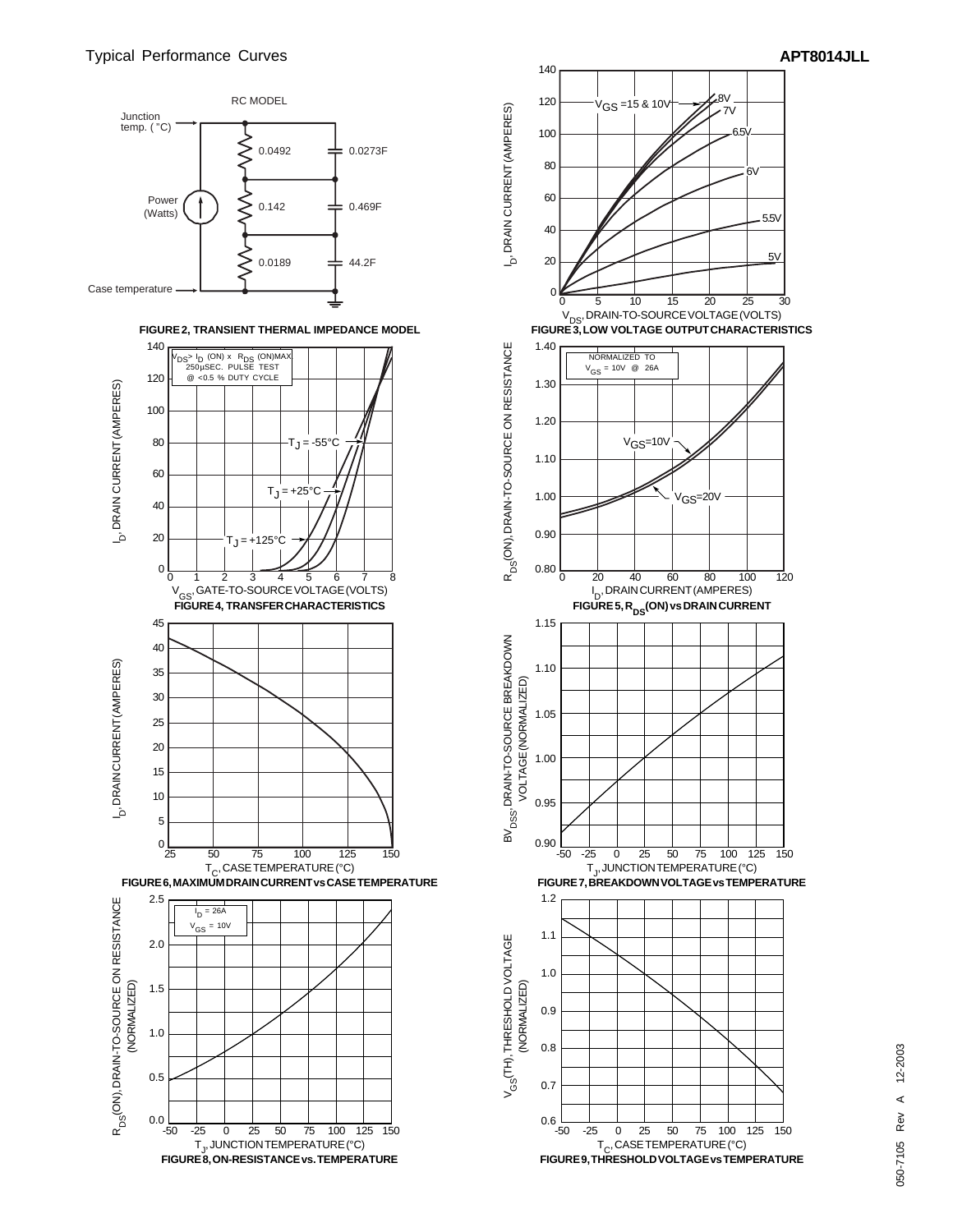